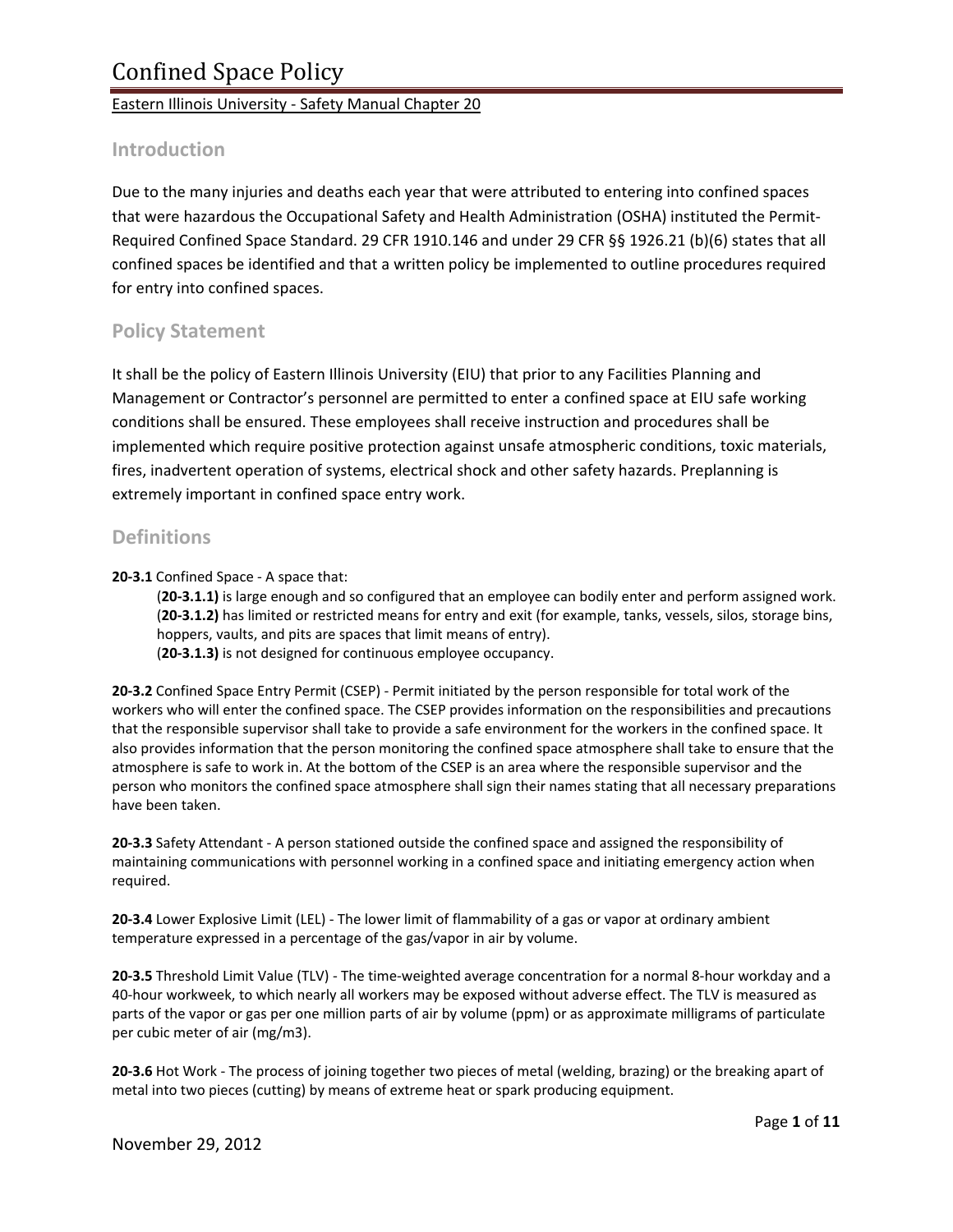# Confined Space Policy

Eastern Illinois University ‐ Safety Manual Chapter 20

**20‐3.7** Hazardous Material ‐ A material which, under normal conditions, may be considered to be toxic, flammable, combustible, reactive, or unstable.

**20‐3.8** Toxic ‐ The potential harmful effects of a material on biologic functions.

**20‐3.9** Reactive Material ‐ Material which can enter into a chemical reaction with other materials.

**20‐3.10** Unstable Material ‐ Material which will vigorously polymerize, decompose, condense, or become self reactive and undergo violent chemical changes.

**20‐3.11** Flammable Liquid ‐ Liquid having a flash point below 100 degrees Fahrenheit.

**20‐3.12** Combustible Liquid ‐ Liquid having a flash point at or above 100 degrees Fahrenheit.

**20‐3.13** Shall ‐ Denotes a mandatory requirement.

**20‐3.14** Should ‐ A recommendation that is sound safety and health practice; it does not denote a mandatory requirement.

**20‐3.15** Qualified Person ‐ A person who by reason of training, education, and experience is knowledgeable in the operation to be performed and is competent to judge the hazards involved.

**20‐3.16** Blinding/Blanking ‐ Inserting a solid barrier across the open end of a pipe leading into or out of the confined space and securing the barrier in such a way to prevent leakage of material into the confined space.

**20‐3.17** Double Block and Bleed ‐ A method used to isolate a confined space from a line, duct, or pipe by physically closing two-in-line valves on a piping system and opening a vented-to-atmosphere valve between them.

#### **Responsibilities**

**20‐4.1** Safety of employees shall be the number one responsibility of the supervisor whenever employees must enter a confined space.

**20‐4.2** The Associate Vice President to Facilities and/or his designee, where appropriate, are responsible for implementing this standard.

**20‐4.3** The Safety Officer shall be responsible for administering this standard. Each supervisor effected by the standard will be responsible for coordinating training in accordance with the standard.

**20‐4.4** The supervisor is responsible for functionally complying with this standard.

**20‐4.5** All supervisors and employees are responsible for complying with the requirements in this standard.

### **Training**

**20‐5.1** All personnel and their supervisors shall be properly trained in confined space entry safety and rescue procedures before being allowed to enter a confined space. Training shall include a minimum of the following:

**20‐5.2** Proper Use:

November 29, 2012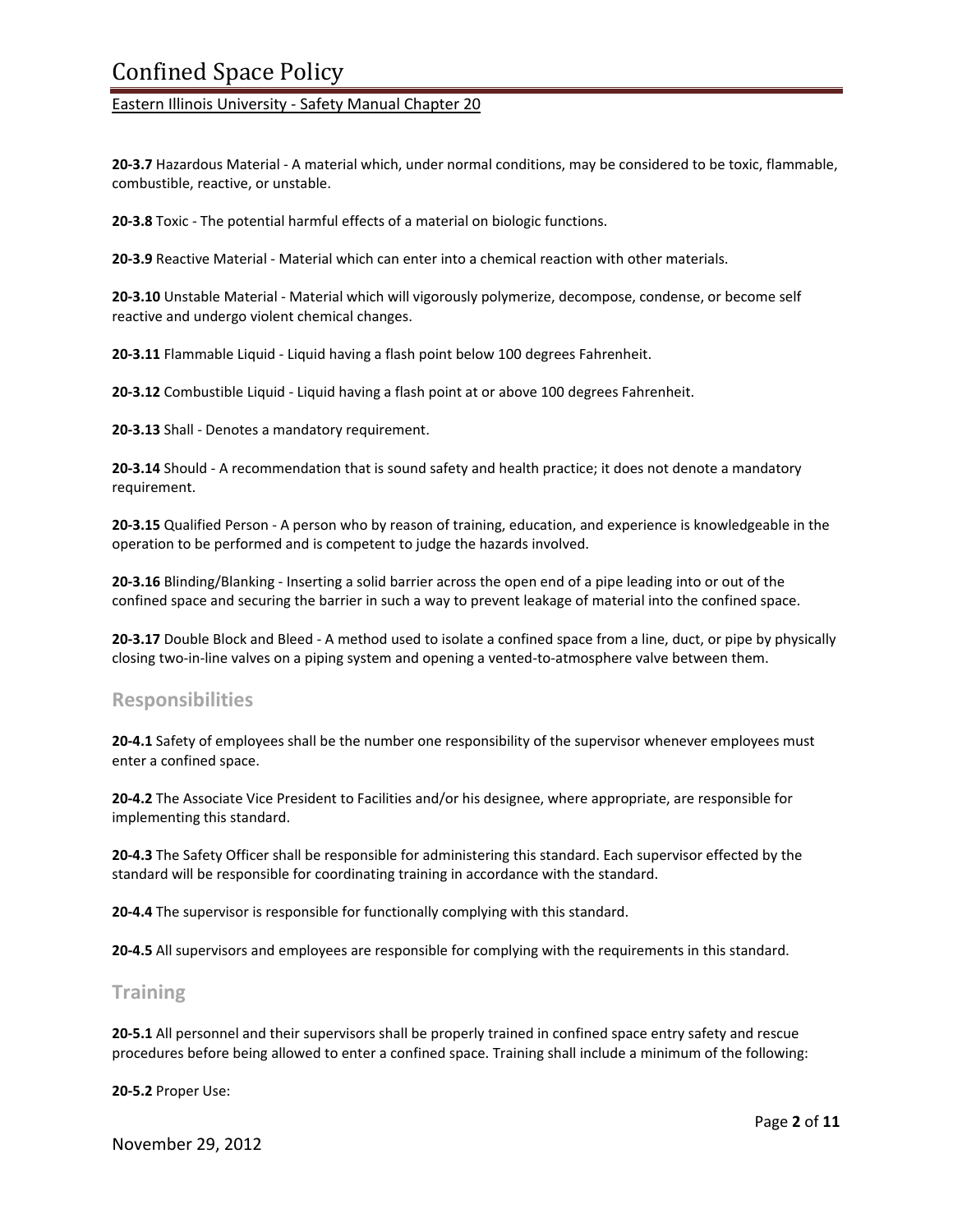- A. Proper use of air monitoring equipment
- B. Proper use and setup of ventilation equipment
- C. Proper use and setup of fall protection/arrest and retrieval equipment
- D. Proper isolation procedures (Lockout/Tagout)
- E. Summoning rescue and other emergency response
- F. Proper use of communication equipment
- G. Proper use of respiratory protection equipment
- H. How to recognize probable air contaminant overexposure symptoms to themselves and coworkers.

**20‐5.3** Training shall be repeated to maintain an acceptable level of personnel competence as required by the type of work.

**20‐5.4** All training shall be coordinated through the Environmental Health and Safety office.

## **Confined Space Identification**

**20‐6.1** A sign stating "CAUTION‐‐CONFINED SPACE‐‐ENTER BY PERMIT ONLY" shall be posted in the immediate vicinity of all know confined spaces.

**20‐6.1.1** This section by no means indicates that every space has been identified. Continued surveillance by supervision for unidentified confined spaces shall be an ongoing process.

**20‐6.1.2** If an employee discovers an area he/she believes to be a confined space, the employee's supervisor and the Safety Officer shall be contacted before entry is allowed. Appropriate signs shall be placed in the vicinity if the area is determined to be a confined space and the provisions of the standard shall then be followed.

**20‐6.2** A list and map of all known confined spaces should be maintained by the Safety Officer. A copy to the list and map as well as all updates shall be made available to Department of Environmental Health and Safety.

**20‐6.3** Manholes will not normally be identified with a sign but shall still be considered to be confined spaces. The provisions of this standard shall be in effect when a manhole is entered.

#### **Permit Requirements**

**20‐7.1** A Confined Space Entry Permit (CSEP) must be obtained and completed in its entirety prior to entry into confined spaces.

**20‐7.2** The supervisor responsible for the entire work of the employees in the confined space shall complete the CSEP. THE supervisor shall assign the CSEP a number and enter the number and any other pertinent information into the Department's Confined Space Entry Log book. The log book shall be kept at all times in the department.

**20‐7.2.1** Whenever possible, the CSEP should be initiated on the day shift when safety personnel are on site to provide consultation and assistance.

**20‐7.2.2** The hot work portion of the CSEP shall be filled in when hot work is to be performed, as outlined in the Special; Requirements section.

**20‐7.3** The name of the contact person shall be written on the "Notified" line at the bottom of the CSEP.

**20‐7.4** The time limit of the CSEP shall not exceed the time required to complete the assigned task or job identified on the CSEP.

**20‐7.4.1** When another shift of workers is to continue work in the confined space, the CSEP will transfer to the new group, provided no new hazards are crested by the work.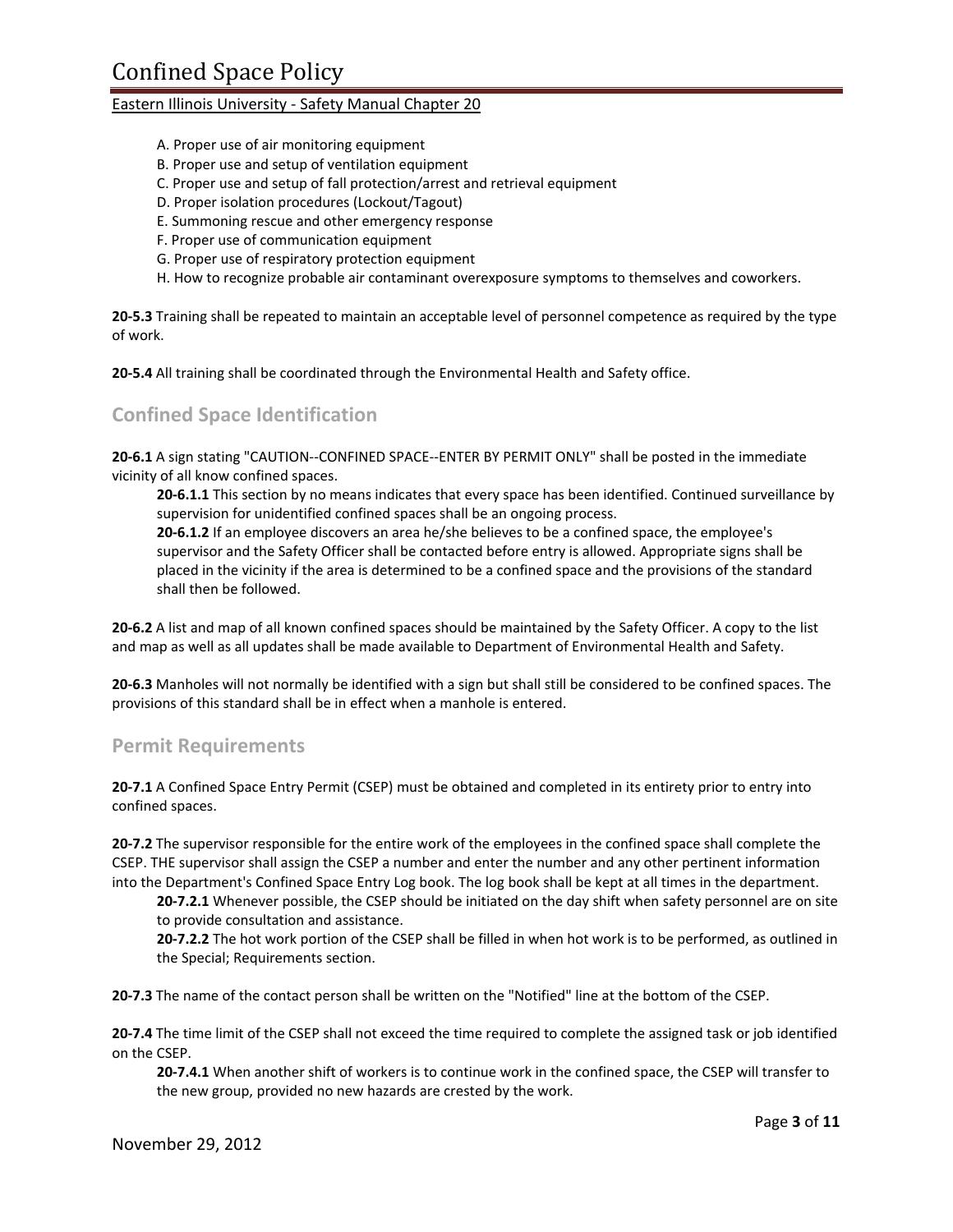**20‐7.4.2** The new responsible supervisor and the old responsible supervisor shall arrange for the transfer of the

CSEP and any confined space equipment being used.

**20‐7.4.3** The new responsible supervisor shall see that all of the requirements of this standard are being compiled with prior to any work beginning in the confined space.

**20‐7.5** The CSEP and the record of air samples shall be posted near the opening of the confined space.

**20‐7.6** When a CSEP is initiated, the responsible supervisor shall ensure that there are no other CSEP's for the some confined space that could cause a potentially dangerous situation (for example: one group welding and another group using a flammable solvent).

**20‐7.7** Separate CSEP's are required whenever separate jobs are being performed in the same confined space.

**20‐7.8** When work in the confined space is complete the responsible supervisor shall take the following actions in order to terminate the CSEP:

**20‐7.8.1** Ensure that all personnel, tools, and equipment are out of the confined space;

**20‐7.8.2** Close all access openings (if applicable);

**20‐7.8.3** Sign the "Confined Space Entry Work Terminated" line of the CSEP and return the CSEP and the Record

Air Samples Sheet to the Safety Office; and

**20‐7.8.4** Notify the FPM department that the work in the confined spaces is completed.

**Prior to Entry into a Confined Space**

**20‐8.1** The supervisor shall have determined that entry into the confined space is necessary.

**20‐8.2** The supervisor shall have obtained and completed a CSEP in accordance with the Permit Requirement section.

**20‐8.3** The supervisor shall have determined that the workers entering the confined space have been trained in accordance with the Training Requirements section.

**20‐8.4** All potential hazardous energy sources shall be eliminated and the confined space shall be isolated by Lockout/Tagout, blinding/blanking, double block and bleed, or other acceptable engineering practice.

**20‐8.5** The confined space shall be provided with forced air ventilation.

**20‐8.5.1** The supervisor shall furnish or approve all ventilation for the confined space.

**20‐8.5.2** When ventilating flammable or combustible gases/vapors, explosion proof ventilation equipment shall be used. Ventilation shall be a safe area away from open flames.

**20‐8.5.3** When ventilating toxic materials, they shall be ventilated into a safe area.

**20‐8.5.4** Oxygen shall never be used to ventilate a confined space.

**20‐8.5.5** Ventilation equipment shall be returned to the Physical Plant.

**20‐8.5.6** The Safety Officer is available for assistance with ventilation concerns.

**20‐8.6** The atmosphere of the confined space shall be tested, both before and after ventilation is applied, to be certain that the following conditions are met:

**20‐8.6.1** There is an oxygen level of at least 19.5% but not greater than 23.5%.

**20‐8.6.2** There is a hydrogen sulfide level of than 10 parts per million.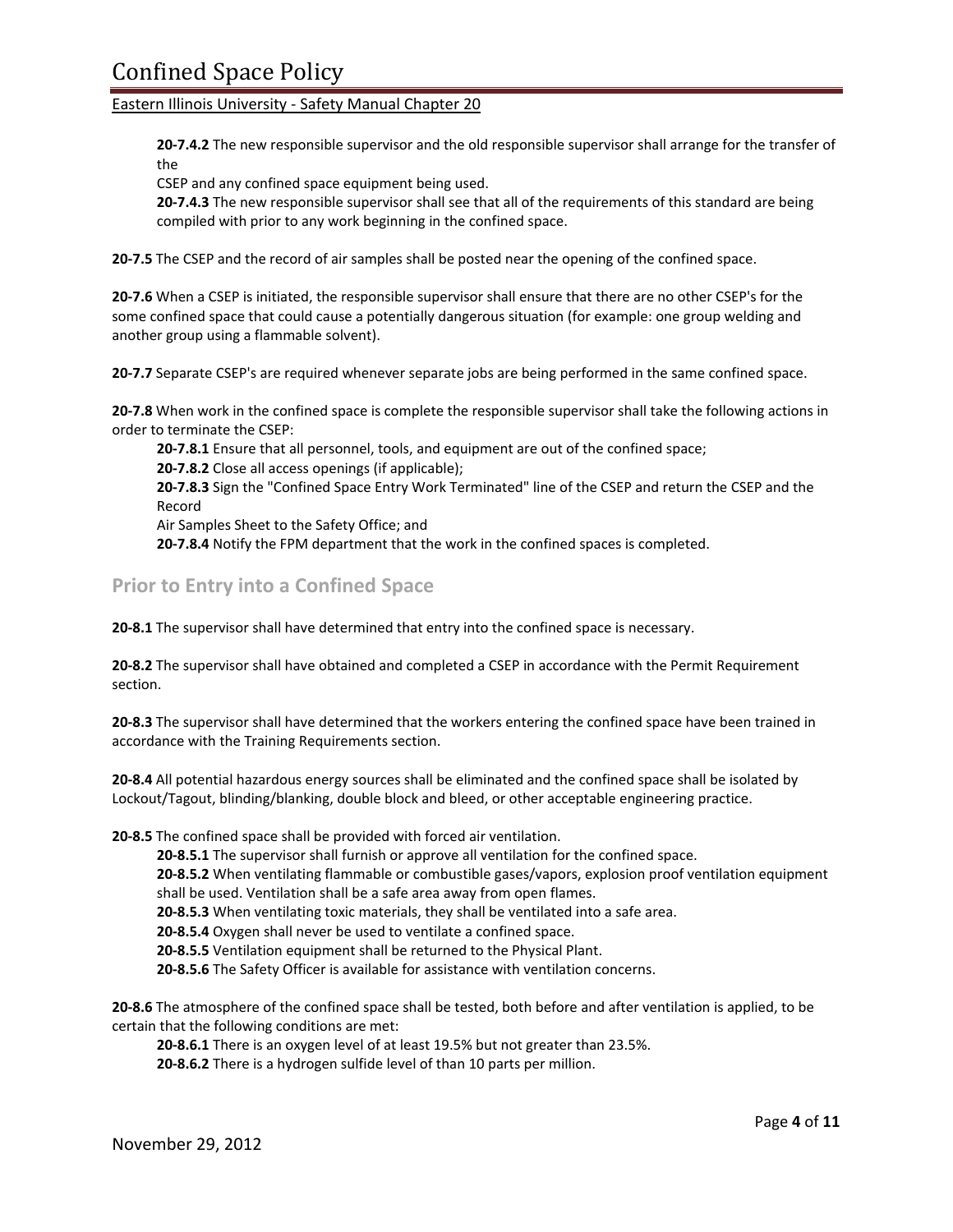**20‐8.6.3** There is a combustible gas/vapor mixture of less than 10% of the lower explosive limit. **20‐8.6.4** The concentration of airborne combustible dust is less than its lower flammable limit. **20‐8.6.5** Exposure to an atmospheric concentration of any substance for which a dose or permissible exposure limit is published in 29 CFR 1910 Subpart G, Toxic and Hazardous Substances, or in Subpart Z, Toxic and Hazardous

Substances, in excess of that dose or permissible exposure limit.

**20‐8.7** If the atmosphere does not fall within the acceptable range as stated above, employee(s) shall not enter the confined space.

## **During the Entry Period**

**20‐9.1** The confined space shall be continuously provided with forced air ventilation when possible.

**20‐9.1.1** When ventilation is not possible, alternate protective measures or methods to remove air contaminants and protect occupants shall be determined by the Safety Officer.

**20‐9.1.2** If ventilation equipment fails, all personnel shall leave the confined space immediately and the supervisor shall be notified.

**20‐9.1.3** The employee in the confined space shall continuously monitor the atmosphere to be certain that it remains within acceptable limits as stated on Confined Space Form in #6 of "Prior Entry Into a Confined Space". If the air levels fall outside of the limits stated in #6 of Prior Entry Into a Confined Space, the employee shall immediately vacate the confined space.

**20‐9.1.4** A departmental safety attendant shall be on standby immediately outside of the confined space for the entire time an employee is inside. The safety attendant shall be responsible for the following: **20‐9.1.5** Remaining in constant communication with the employee inside the confined space.

**20‐9.1.6** Keeping an accurate count of all persons entering the space.

**20‐9.1.7** Keeping all unauthorized persons from entering the confined space.

**20‐9.1.8** Monitoring activities inside and outside of the space to be certain that it is safe for entrants to remain in the confined space.

**20‐9.1.9** Summoning the rescue team and the Charleston Fire Department and giving an accurate description of the emergency and the location of the emergency. In addition, the safety attendant shall contact the Physical Plant and the Safety Officer as soon as possible.

**20‐9.1.10** When possible, perform non‐entry rescue procedures by retrieving the entrant with a retrieval line or safety line (care must be taken by the safety attendant to see that the non-entry rescue procedures do not cause greater harm to the entrant than waiting for the Fire Department would likely cause). All nonentry rescue equipment must comply with Confine Space Entry Form section #3 in Special Requirements.

**20‐9.2** Appropriate personal protective equipment shall be supplied for and used by all employees entering a confined space including but not limited to eye, head, hand, foot, and hearing protection.

### **Special Requirements**

**20‐10.1** This section is intended for those activities that require special precautions. If any of the activities described in this section are going to be done in a confined space, the requirement of this section in addition to the requirements of the previous sections shall apply.

#### **20‐10.2** Hot work

**20‐10.2.1** Before hot work or any other spark or flame producing operation may be performed in a confined space; the Hot Work Permit portion shall be completed.

**20‐10.2.2** No hot work or any other spark or flame producing operation is permitted on the interior, exterior, or near the openings of a confined space which may contain toxic, flammable, or explosive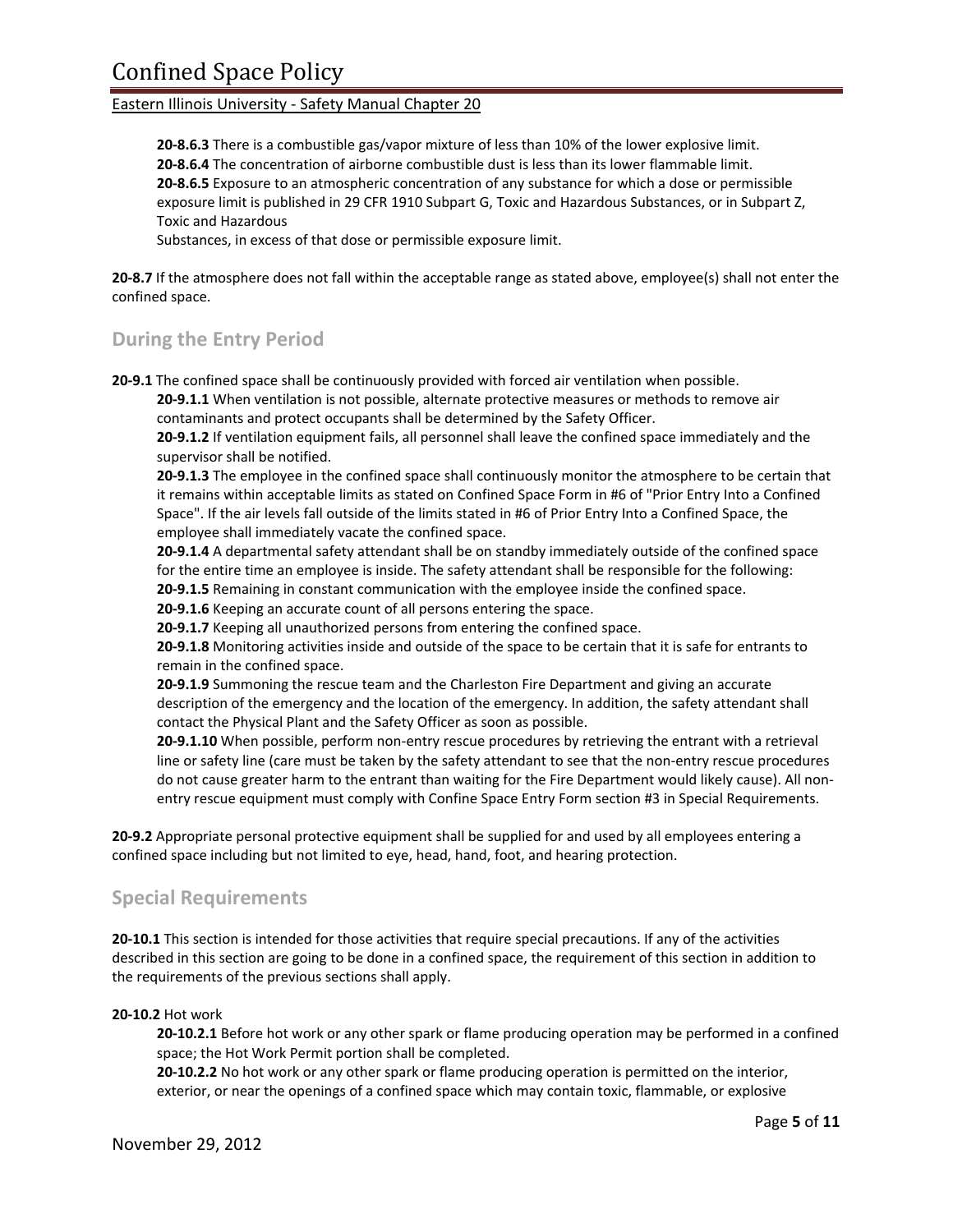gases/vapors or materials until the confined space has been properly ventilated and the source of the gases/vapors or materials has been removed.

**20‐10.2.3** Whenever hot work is being performed in a confined space, adequate ventilation shall be provided.

**20‐10.2.4** Whenever hot work is being performed in a confined space, an appropriate fire extinguisher shall be located nearby.

**20‐10.2.5** All gas welding and cutting equipment used in confined spaces shall be pretested for leaks prior to entry into a confined space. The torch and hose shall be removed from the confined space whenever the hot work is completed or the confined space is exited.

**20‐10.2.6** Aerosol containers shall not be used in a confined space when hot work or any other spark‐ producing work is being performed. If aerosol materials must be used, all hot work and any other spark producing work must be stopped and the confined space adequately ventilated.

**20‐10.2.7** Compressed gas cylinders shall not be allowed inside a confined space unless authorization is given by the Safety Officer. In such cases, the shutoff valves for the cylinders should be within reach of the employee.

**20‐10.2.8** Fall Protection

**20‐10.2.9** Where the potential exists for persons or objects to fall into a confined space, warning systems or barricades shall be employed at the entrance.

**20‐10.2.10** A fall arresting system shall be worn by persons entering a confined space as determined by a qualified person. (It should be noted that the presence of a ladder or rungs in a confined space does not in itself eliminate the need for a fall arresting system. The qualified person shall take into account the condition of the ladder or rungs [slippery, wet, greasy, etc.], the length of the descent, the descending persons, visibility, and any other condition that could reasonably be expected to cause the employee entering the confined space to fall.)

**20‐10.2.11** When fall protection is provided, it shall consist of a full body harness with a retrieval line attached at the center of the entrants back near the shoulder level. The other end of the retrieval line shall be attached to a mechanical device or fixed point outside the permit space in such a manner that rescue can begin as soon as the rescuer becomes aware that rescue is necessary.

**20‐10.2.12** When fall protection is provided for spaces greater than five feet deep, a mechanical device meeting the requirements for Confine Space Entry.

# Listing of Required Confined Spaces

The following lists identify permitted, (areas requiring a permit to enter), and non‐permitted, (areas not requiring a permit to enter), spaces that employees and contractors are allowed to enter. The list is a partial list and should not be interpreted as a complete list of space that would fall under the PERMIT REQUIRED CONFINED SPACE regulation.

- 1. Storage Tanks
- 2. Lift Stations
- 3. Water Towers
- 4. Sewer Treatment Plants
- 5. Pits
- 6. Excavations
- 7. Swimming Pools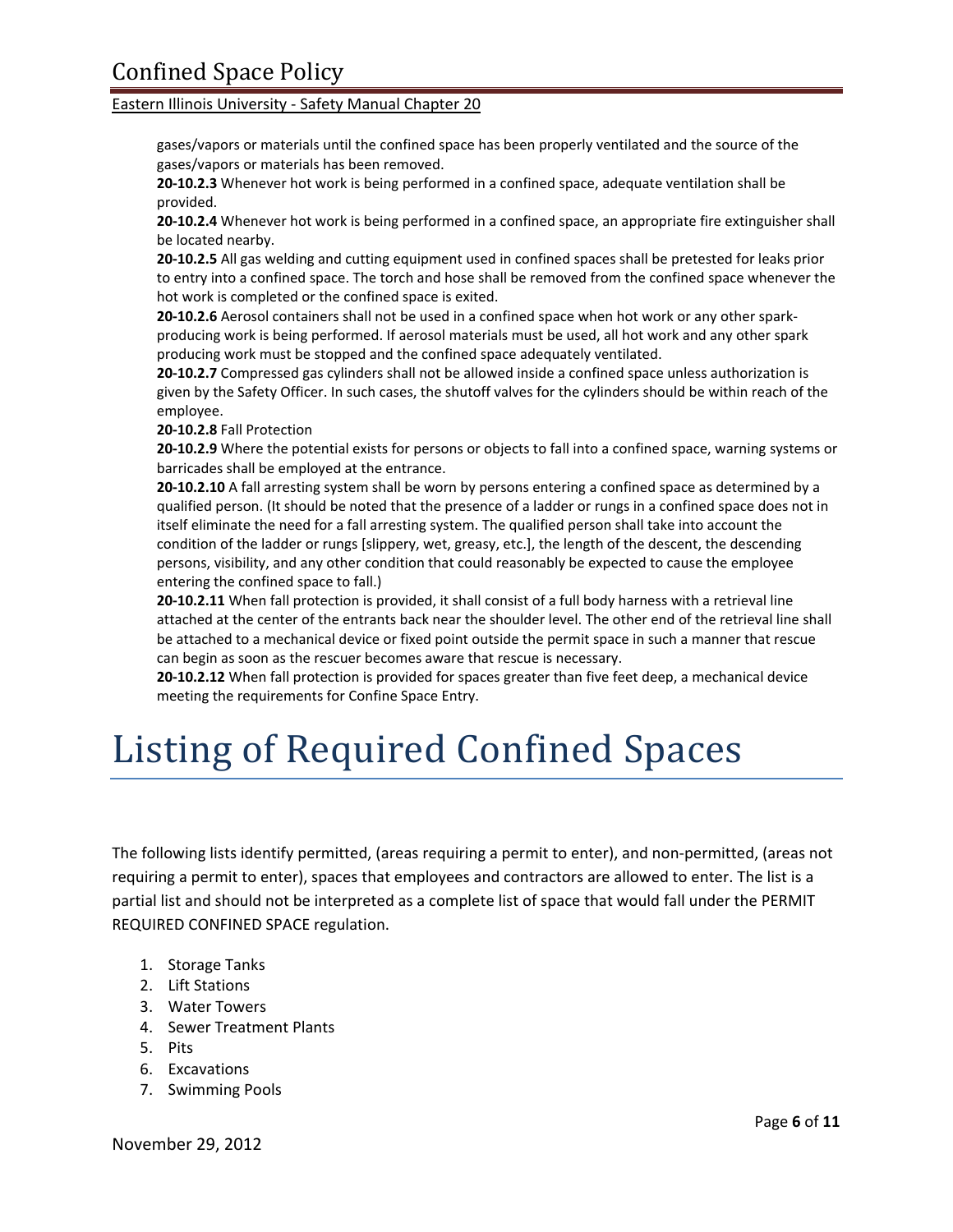- 8. Underground Vaults
- 9. Manholes
- 10. Sewer
- 11. Tunnels
- 12. Pipes and Ducts
- 13. Gas Regulator Vault
- 14. Cooling Tower
- 15. Boilers
- 16. Splice Vaults
- 17. Process Vessels
- 18. Underground Storage Tanks
- 19. Septic Tanks Concrete Trucks
- 20. Conveyor Systems
- 21. Coal Bunkers
- 22. Open Trench Over Four Feet Deep
- 23. Chemical Storage Room That Has Limited Ventilation
- 24. Chile water loop‐ valts

# Non ‐ Permit Required Confined Spaces

The following is a list of NON ‐ PERMIT REQUIRED CONFINED SPACES and is limited to these locations. A non‐permit required confined space may become a permit required confined space if conditions of the space change (i.e. performing hot work, introducing chemical in the space, and other conditions).

Electrical Rooms ‐ that a person may enter through a regular 80" high door way designed for people.

Machinery ‐ Vent Rooms (i.e. filter banks)

Steam Tunnels/(Utility Tunnels) ‐ that a person may enter through a non restricted entrance, that a person may move about without restriction and the entrant is no further that 150' for an exit.

A non‐permit required space must have periodic surveillance of air quality and quantity by the Physical Plant for the designation of non‐permit required confined space to exist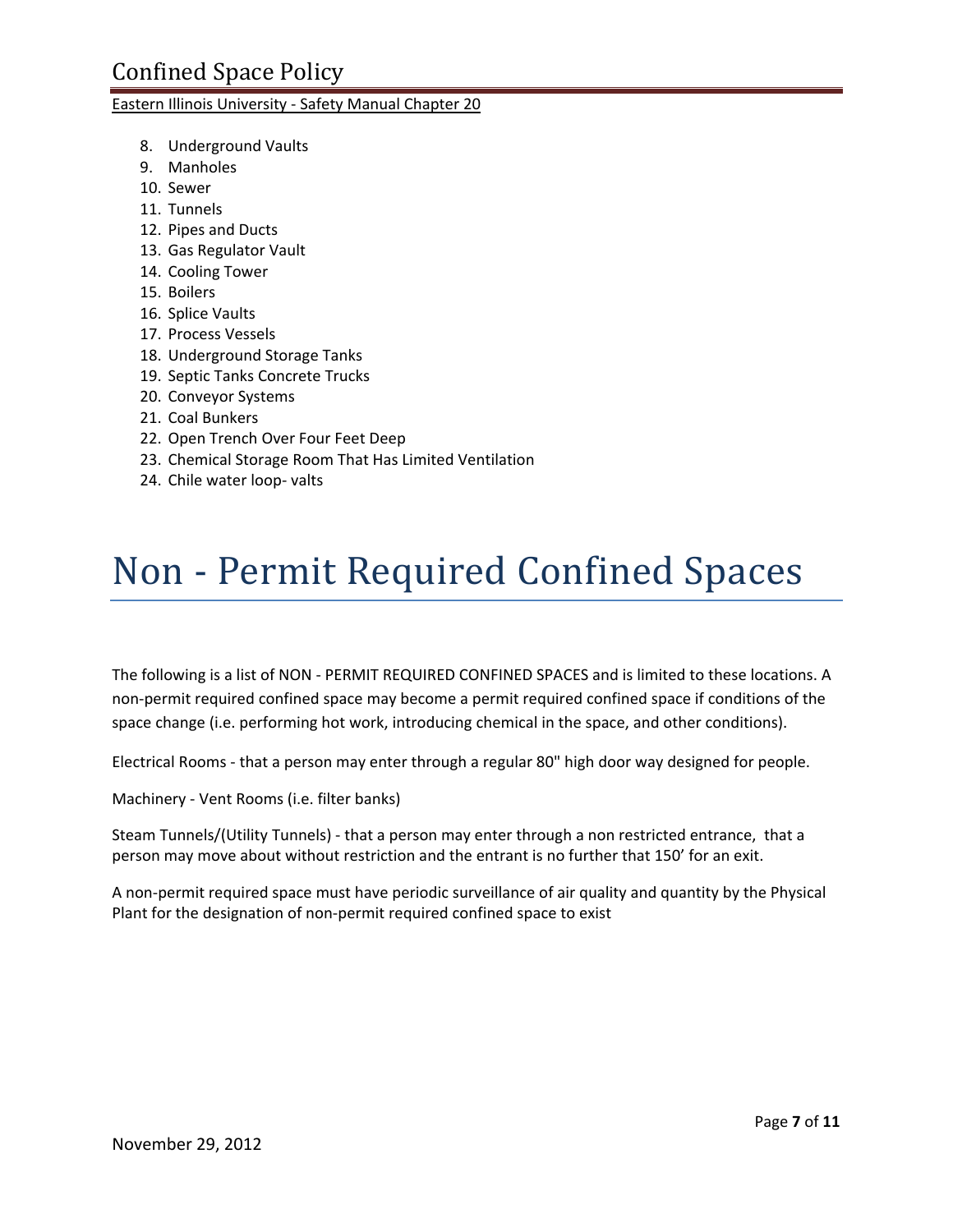# Permit ‐ Required Confined Space Physical Characteristics

A permit required confined space is a space that has limited means of egress, (and/or) not designed for continuous employee occupancy, (and/or) having one or more of the following characteristics:

## **Toxic atmosphere:**

Less than 19.5% oxygen and not over 23.5%

Flammable/combustible/explosive atmospheres present or able to be generated or to enter into an area.  $%$  OF L.E.L = over 10%

Toxic atmospheres present or able to be generated or to enter into an area

P.E.L.

Carbon Monoxide = 50 ppm

Aromatic Hydrocarbon = 10 ppm

Hydrocyanic Acid = 10 ppm

Hydrogen Sulfide = 10 ppm

Sulfur Dioxide = 5 ppm

Ammonia = 25 ppm

Areas not protected against entry of water, gas, sand, gravel, ore, grain, coal, biological, radiation, corrosive chemicals, or any other substance which could possibly trap, suffocate, or harm a person.

### **Poor ventilation**

Restricts entry for rescue purposes

An open ‐ topped space over 4 feet deep

### **Hazard Identification**

The hazards that may exist or develop during entry of a confined space include:

Oxygen deficient atmospheres Corrosive Materials

Toxic atmospheres Hot equipment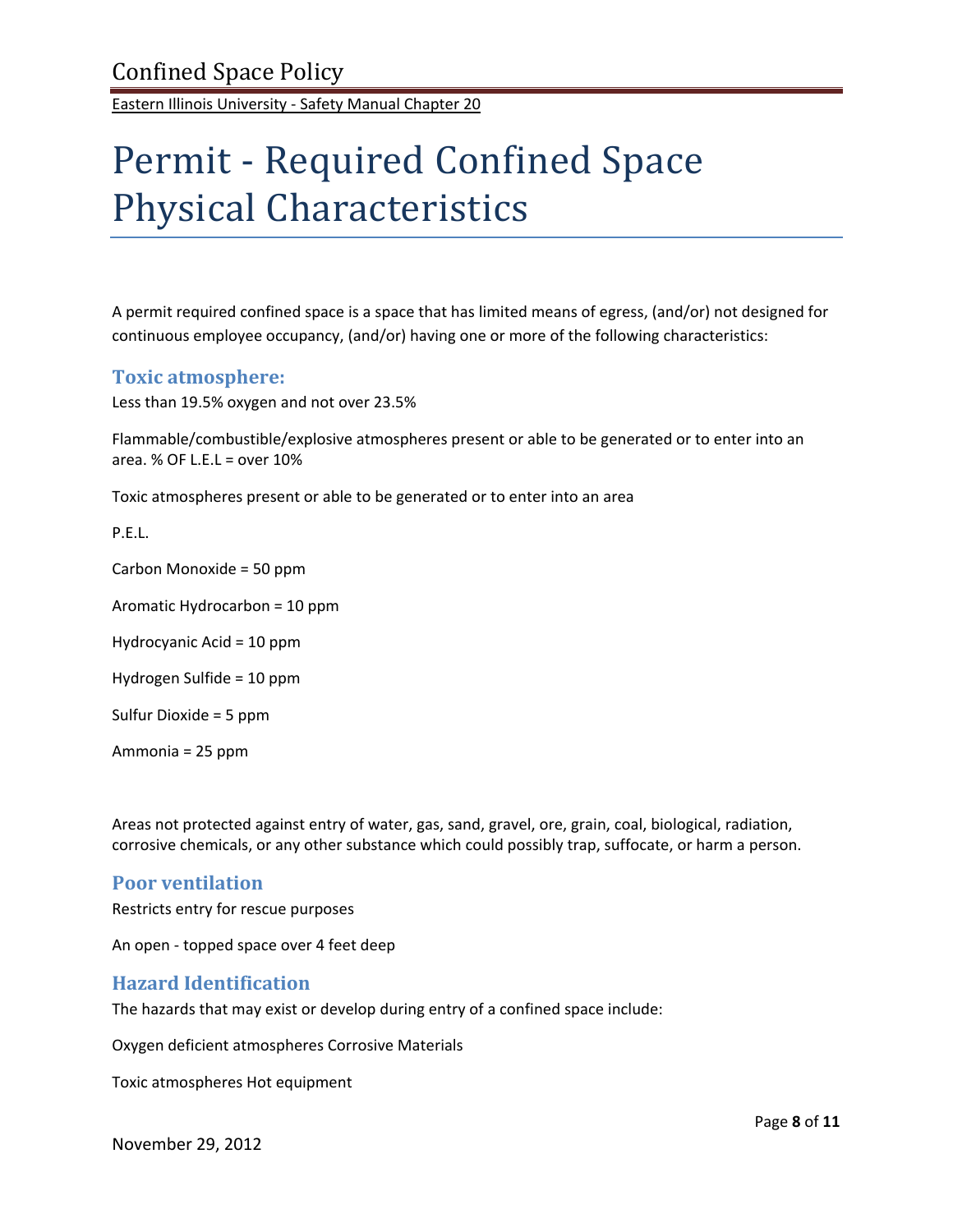# Confined Space Policy

Eastern Illinois University ‐ Safety Manual Chapter 20 Engulfed or buried Toxic Materials Electrocuted Drains Open Fire and/or explosives, cleaning (chemical or water lance) Drowning Spark Producing Operations Falls Spiller Liquids Crushed or Mangled Pressure Liquids Exposure to harmful chemicals

# Non‐Permit Required ‐ Tunnel

South of Old Main in North Quad

Twenty feet South of Old Main, outside Cashiers Office

# Permit Required ‐ Sanitary Sewer

- 1. Man Hole
- 2. Southeast entrance of Old Main
- 3. North Quad by Napoleon's flower bed, Southwest corner
- 4. North Library Quad, South of Union
- 5. West side of Phipps Lab, Physical Science Building
- 6. South of Cooper in parking lot
- 7. South of Yorkshire
- 8. North of Cooper
- 9. North side of 1012 Greek Court
- 10. Greek Court 1020
- 11. Northwest side of Greek Court 1016
- 12. Northwest side of Greek Court 1017
- 13. South side of Greek Court 1013
- 14. South side of Greek Court 1009
- 15. South side of Greek Court 1005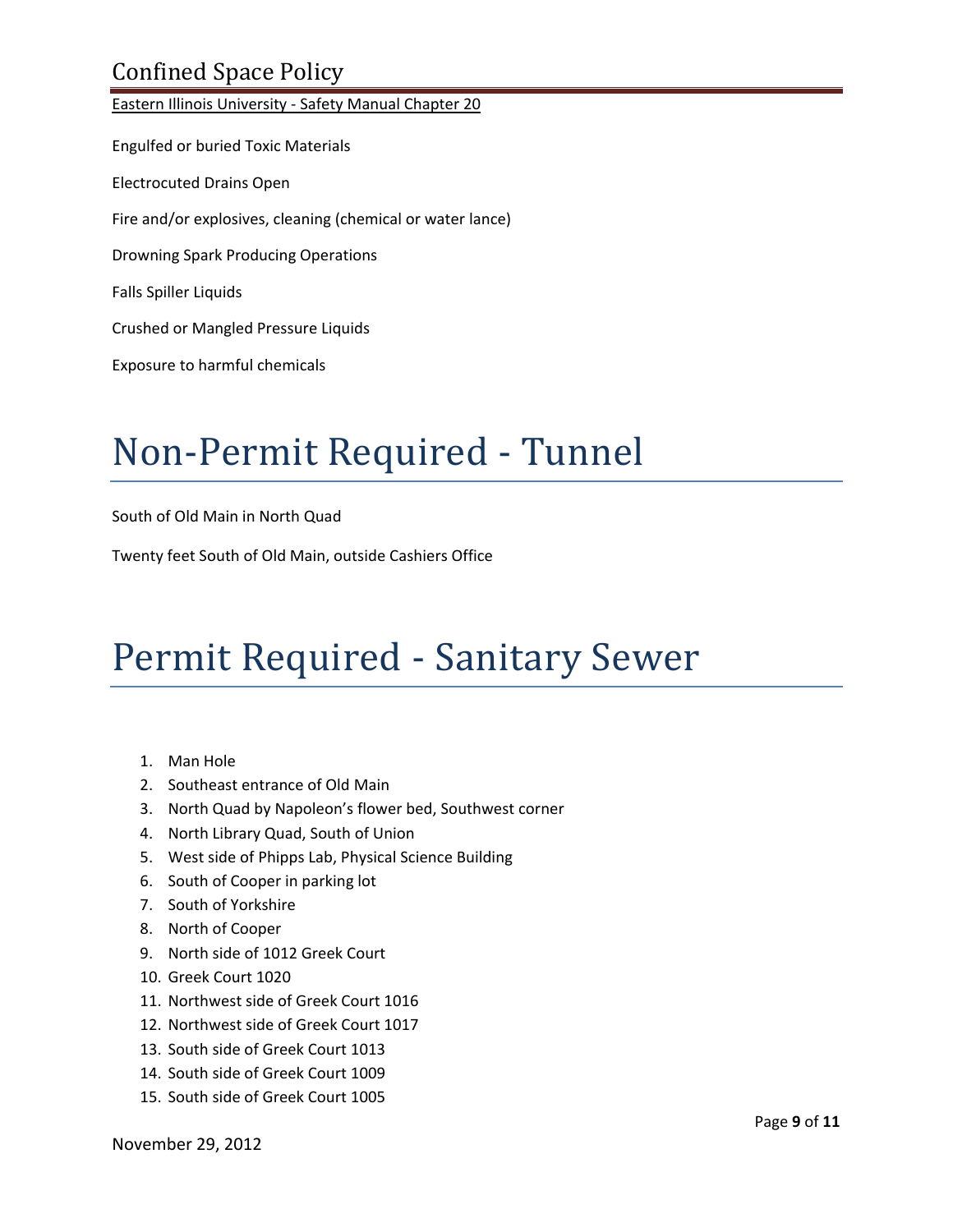- 16. South side of Greek Court 1001
- 17. Two locations between Tarble Arts and Buzzard Building
- 18. Southwest corner of the Field House
- 19. Main door of Recreation Center, North side

# Permit Required ‐ Storm Water

- 1. Man Hole
- 2. Two locations between Pemberton Hall and Old Main near Lincoln Street
- 3. Two locations Northwest corner Pemberton Hall
- 4. Northeast corner of Physical Science Building
- 5. South of Lumpkin Hall
- 6. West of Lumpkin Hall, West door
- 7. Between Taylor Hall Wings next to 4th Street
- 8. North of Carmen Food Service
- 9. North of Carmen near electrical vaults
- 10. South side of Greek Court 1000
- 11. International House Lake North side
- 12. International House Lake West side
- 13. North side of Greek Court 1000
- 14. Two locations North side of Greek Court 1008
- 15. North side of Greek Court 1009
- 16. Two locations North side of Greek Court 1005
- 17. Main entrance to University Court

# Permit Required ‐ Water Vault

- 1. Permit Required Confined Space ‐ Man Hole
- 2. Fine Arts Building Northwest corner